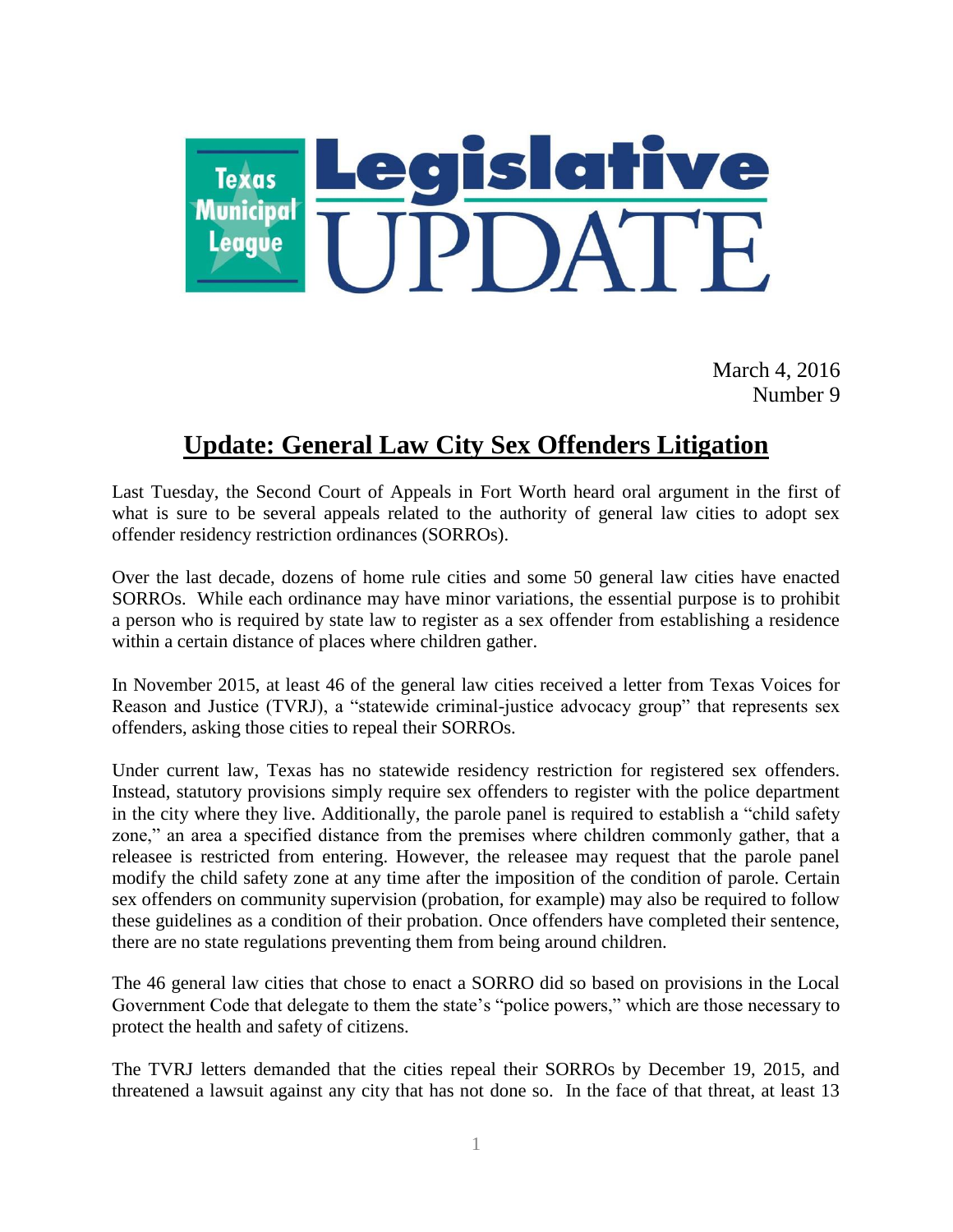cities chose to repeal their ordinances. Those cities did so not because they lack SORRO authority. Rather, they did so because  $-$  as small, general law cities  $-$  they have limited resources to devote to litigation.

TVRJ followed through with its threat by filing lawsuits against several of the remaining cities, including the Cities of Alvarado, Argyle, Fulton, Hickory Creek, Krum, Meadows Place, Oak Point, Ponder, West Lake Hills, and Westworth Village.

The substance of the sex offenders' claims – that general law cities have no authority to enact a SORRO – is largely based on a March 2007 [opinion](https://www.texasattorneygeneral.gov/opinions/opinions/50abbott/op/2007/htm/ga-0526.htm) from the Texas attorney general's office. The petitions allege that, because they are incorporated under the general laws, and no general law expressly delegates the authority to enact a sex offender residency restriction ordinance, the defendant cities are not authorized to enact one.

Of course, attorney general opinions are not binding on courts. Moreover, the three-sentence conclusions in the one cited by TVRJ should be treated as *dicta* because the purpose of the opinion wasn't to opine on general law authority, and it provides essentially no analysis as to the question of general law authority to enact a SORRO.

The League filed an *amicus curiae* ("friend of the court") brief in the case arguing that Sections 51.001 and 51.012 of the Local Government Code provide the express prerogative to enact a SORRO as an "ordinance, act, law, or regulation" necessary for public welfare and "good order."

The League will provide updates on this case and others as they move through the process.

## **Exempt Employee Salary Rules Coming**

In 2015, the United States Department of Labor proposed rule changes under the Fair Labor Standards Act (FLSA) that will raise the minimum salary requirement for an employee to be exempt from overtime.

Currently, an employee must meet certain "duties" tests and receive a salary of at least \$23,660 to be exempt from overtime. The proposed regulations will increase that minimum salary to \$47,892. This could mandate overtime pay to an employee who would otherwise be exempt under a "duties test," but makes less than \$47,892.

The change would give two options to a city with employees described above: (1) raise the salary of the employee; or (2) pay the employee overtime pay or compensatory time off for any hours worked over 40 in a seven-day period.

The National League of Cities filed [comments](http://www.tml.org/p/2015%20NLC%20comments%20Proposed%20FLSA%20regs%209.3.15.pdf) regarding these proposed rules at the Department of Labor and sent [letters](http://www.tml.org/p/Press%20Version%20Public%20Employer%20Letter.pdf) to the United States Congress on the issue. [Additional information](http://www.dol.gov/whd/overtime/NPRM2015/) about the proposed rules is available from the Department of Labor.

The final adoption of the rules is expected this summer.